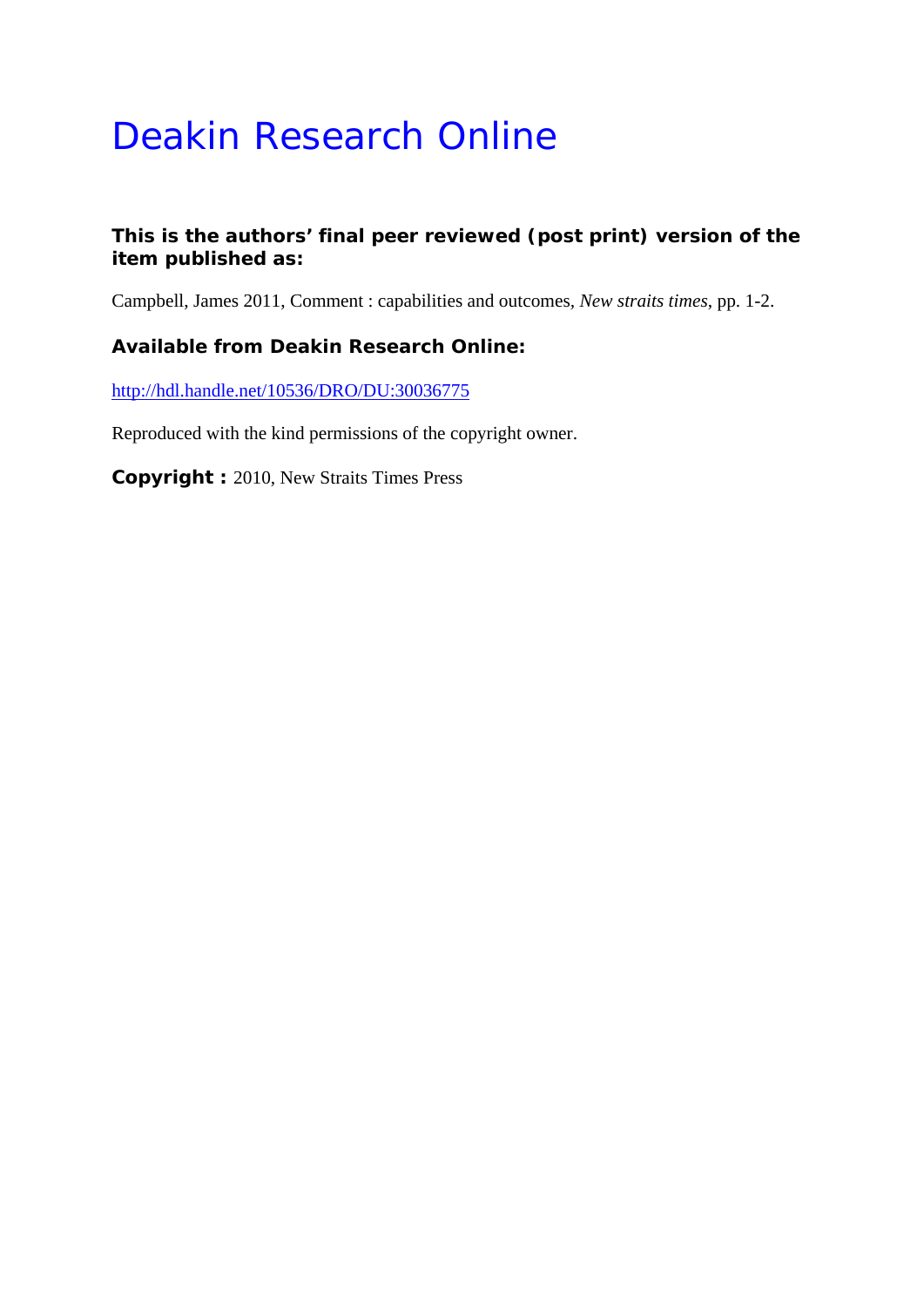## **COMMENT: Capabilities and outcomes**

James Campbell jamesca@deakin.edu.au 2011/04/03

IN a previous column titled, Social Foundations of an Effective Market (Learning Curve, Nov 21, 2010), I discussed the problem of horizontal inequality and the way the New Economic Policy (NEP) sought to address this in Malaysian society.

Specifically, I referred to the important work of Frances Stewart as a theoretical underpinning to understanding the reasons for addressing horizontal inequality between social groups and classes, and the importance of this for social stability and concrete alleviation of glaring inequalities.

Critics have pointed out that the New Economic Model (NEM) is not so much a repudiation of the NEP but rather an attempt to move beyond the policy prescriptions of the NEP in an effort to progressively liberalise and unleash the capabilities and capacities of Malaysian society.

One way of engaging with the shift in thinking that informs the NEM is to unlock the issue of marketfriendly affirmative action.

According to the NEM: "Affirmative action has progressed successfully with an exemplary reduction in absolute poverty and notable advances in reducing economic functions by race. But this progress has also entailed fundamental negatives. The implementation of affirmative action has propagated and embedded a distributive and entitlement culture and rentier behaviour." (See New Economic Model, Concluding Part, page 80.)

The NEM points out the unintended consequences of this policy direction have produced negatives. While on the whole the NEP has led to a significant alleviation of overall poverty and inequality between social groups, there are continuing exclusions and marginalisation that occur within social groups.

Significant Malay disadvantage (as well as poverty among other ethnic groups) still exists despite the reductions of economic differences by race and the production of a vibrant Malay middle class.

Given all of this, how then does the NEM hope to address the problem of continued social exclusion, and how can it formulate an affirmative action programme that is inclusive and market-friendly?

The answer can be found in the language and theoretical underpinnings of the discussion on marketfriendly affirmative action found in the NEM.

The fundamental aims of the NEM in regard to addressing continued inequality in Malaysian society rest upon the recognition of the importance of capacity and capability building as a way of addressing social exclusion. A critical element of this is education.

In theoretical terms, the shift in theoretical principle is best grasped if we take as our reference point the theoretical work of Amartya Sen. (See Amartya Sen, The Idea of Justice, Allen Lane, 2009.)

Amatrya's approach to building capabilities and capacities is built upon several key points.

First, recognition that social exclusion and capability deprivation are key issues is a critical problem for social justice.